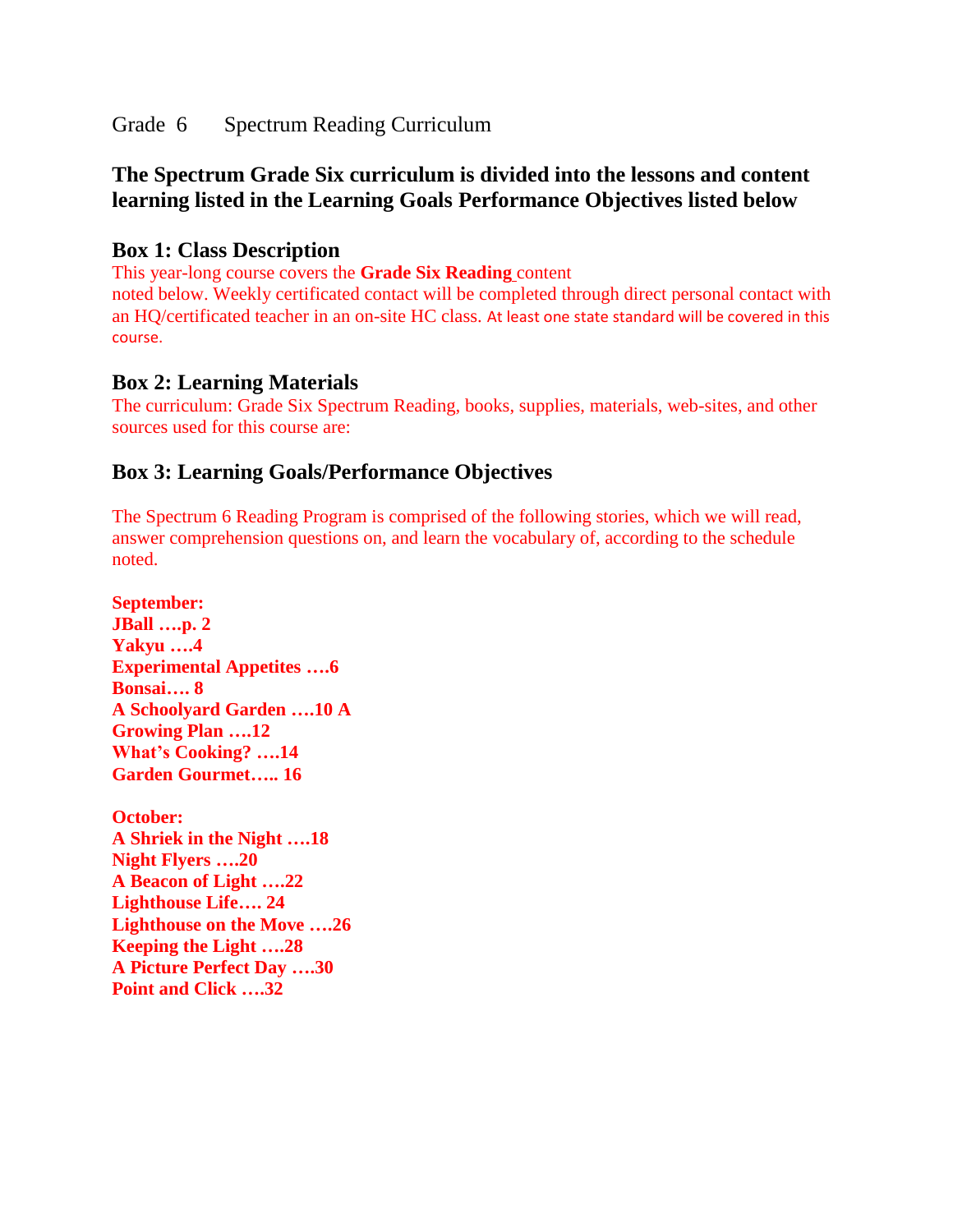**November: Talking Photos…. 34 The World of Ansel Adams ….36 Photographing History….38 Reality Check ….40 An Exotic Dilemma ….42 The Everlasting Beauty of the Everglades ….44 It's a Bird's Life ….46**

**December: A Bird Excursion ….48 Bird Garden ….50 An Ancient Migration….52 A Trip to the Smithsonian ….54 The Mega-Museum ….56 Always Have Hope…. 58 Flying into History ….60 A Move to Safety…. 62**

**January: Home, Sweet Home ….64 Moving Mountains ….66 Watery Giants ….68 Creatures of the Night ….70 Going Batty ….72 A Natural Bath ….74 A Hot Topic ….76 The Little Giant ….78**

**February: Rolling to Victory…. 80 The Racing Gloves…. 82 A Reason to Run ….84 Getting Up to Speed….86 A Mysterious Glow ….88 Living Lights…. 90 A Stinging Surprise…. 92 Curious Creatures…. 94**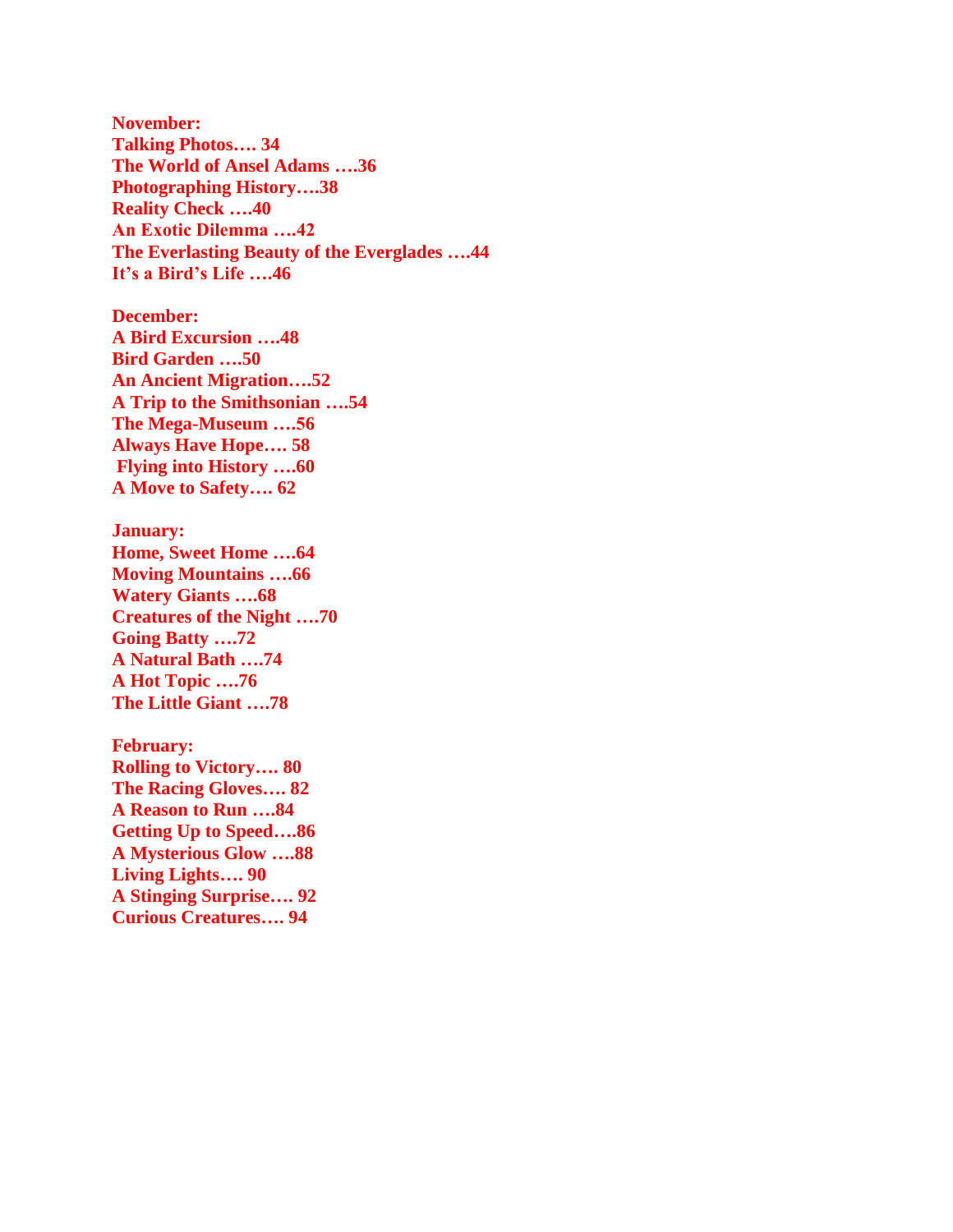**March: Catching a Wave ….96 Wave-Sliding ….98 The Father of Modern Surfing ….100 It's All Academic…. 102 Tune in to History…. 104 Moving Images…. 106 A Reservoir of Memories…. 108 Blocking Water ….110**

**April: The Eighth Wonder of the World ….112 Book Fair Brainstorming ….114 Book Fair Funds ….116 A Writer's Life…. 118 So, You Want to Be a Writer?.... 120 A Lone Adventure ….122 The Real Crusoe ….124 A Desert in Bloom …. 126**

**May: A Dry, Hot Land ….128 Calling Nowhere ….130 A Paper Surprise ….132 Fascinating Folders…. 134 Seeing Differently…. 136 Looking Into the Eye ….138 Eyes on the Ends of Your Fingers ….140**

**June: The Quarreling Colors ….142 An Arc of Light ….144 Island Roots ….146 A Slice of Sea Island Life…. 148 The Art of the Islands ….150**

#### **Box 4: Learning Activities**

The first four days of the week the student will complete a reading lesson from the reading curriculum mentioned above. The lesson will be taught to them, samples will be worked on the whiteboard or pencil  $\&$  paper to make sure the student comprehends, and the student will then independently work through a daily assignment to make sure they understand and show the ability to complete the learning of the day. Any errors will be corrected. The fifth day of each week the student will learn to read by reading and being read to. This will include books from the list of books in the Learning Materials section above.